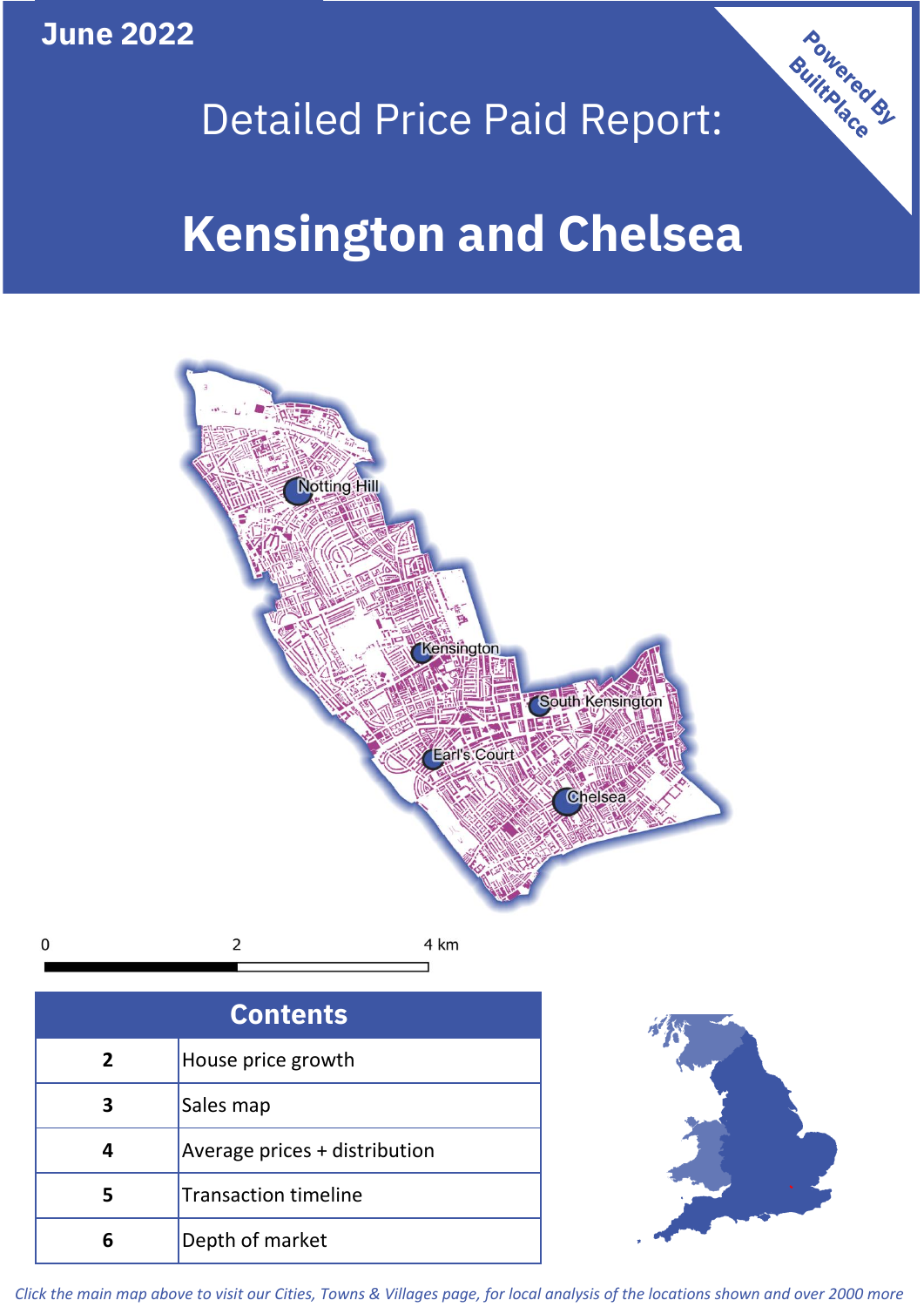### **Headline Data**

|                     | <b>Current level</b> | 3 month | <b>Annual</b> | 5 year | 10 year  |
|---------------------|----------------------|---------|---------------|--------|----------|
| <b>House prices</b> | £1,513,711           | 2.6%    | 17.7%         | 2.5%   | 51.1%    |
| <b>Transactions</b> | 788.                 | $-5.2%$ | 34.2%         | 1.5%   | $-27.6%$ |

## **House Price Growth (April 2022 data)**

#### *Annual Change in House Prices*



House prices in Kensington and Chelsea grew by 17.7% in the 12 months to April 2022 (based on 3-month smoothed data). By comparison national house prices grew by 10.7% and prices in London grew by 6.7% over the same period.

Kensington and Chelsea house prices are now 78.1% above their previous peak in 2007, compared to +76.7% for London and +52.9% across England.



#### *Year-To-Date Change in House Prices, December to April*

Local prices have grown by 0.1% in 2022 so far, compared to a fall of 7.2% over the same period last year.

#### *Source: OS OpenData; UK House Price Index (Contains HM Land Registry data © Crown copyright)*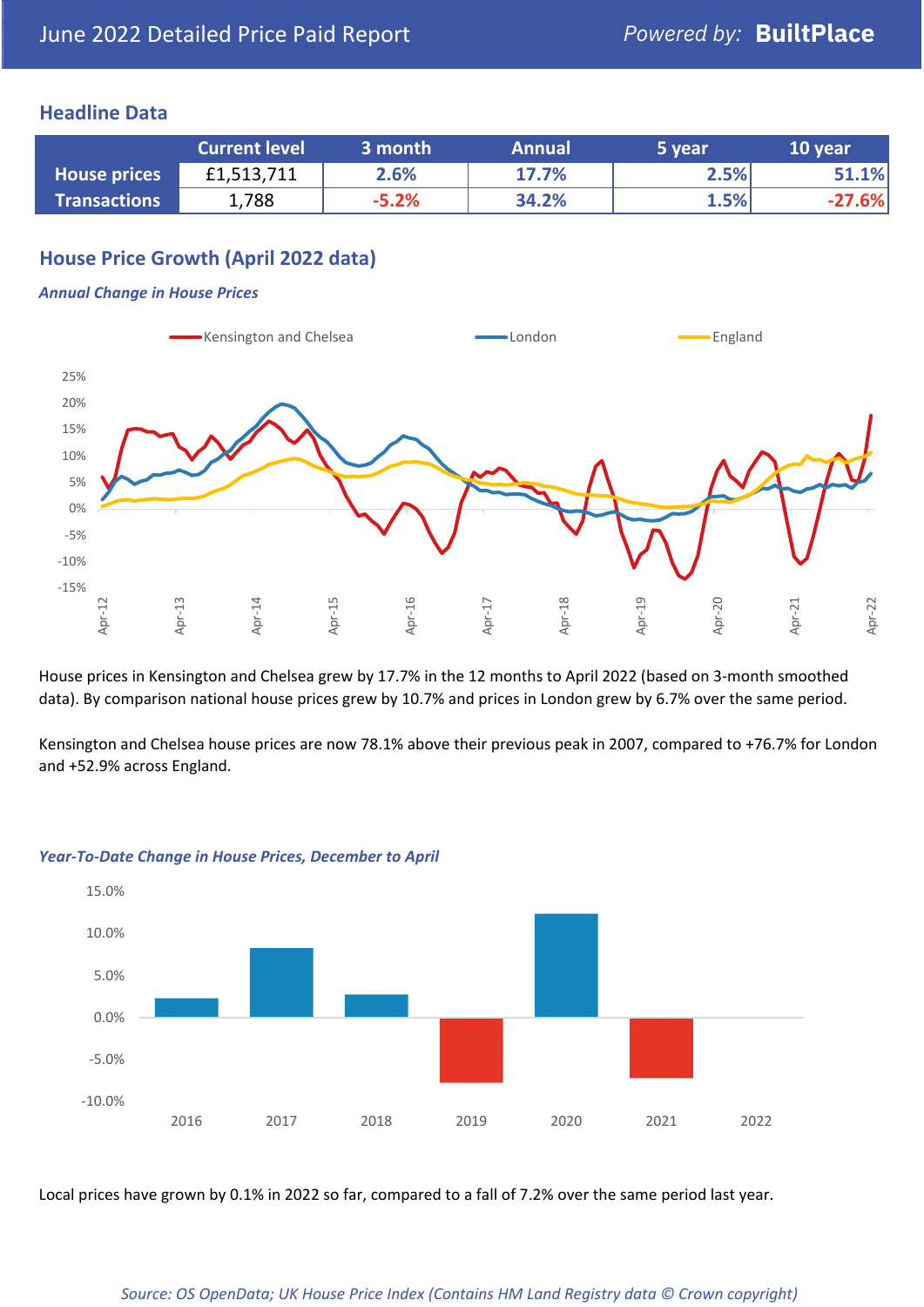## **House Price Map**

*12 months to April 2022*



*Each point is one postcode, coloured by the average value relative to all sales in this local authority (price bands are LA-specific quintiles).*

## **Map Key**

| Min        | <b>Max</b> |                            |
|------------|------------|----------------------------|
| Up to      | £660,000   | 1st quintile / lowest 20%  |
| £660,000   | £979,000   | 2nd quintile               |
| £979,000   | £1,731,000 | 3rd quintile               |
| £1,731,000 | £3,656,000 | 4th quintile               |
| £3,656,000 | and over   | 5th quintile / highest 20% |
|            |            |                            |

*Source: OS OpenData; UK House Price Index (Contains HM Land Registry data © Crown copyright)*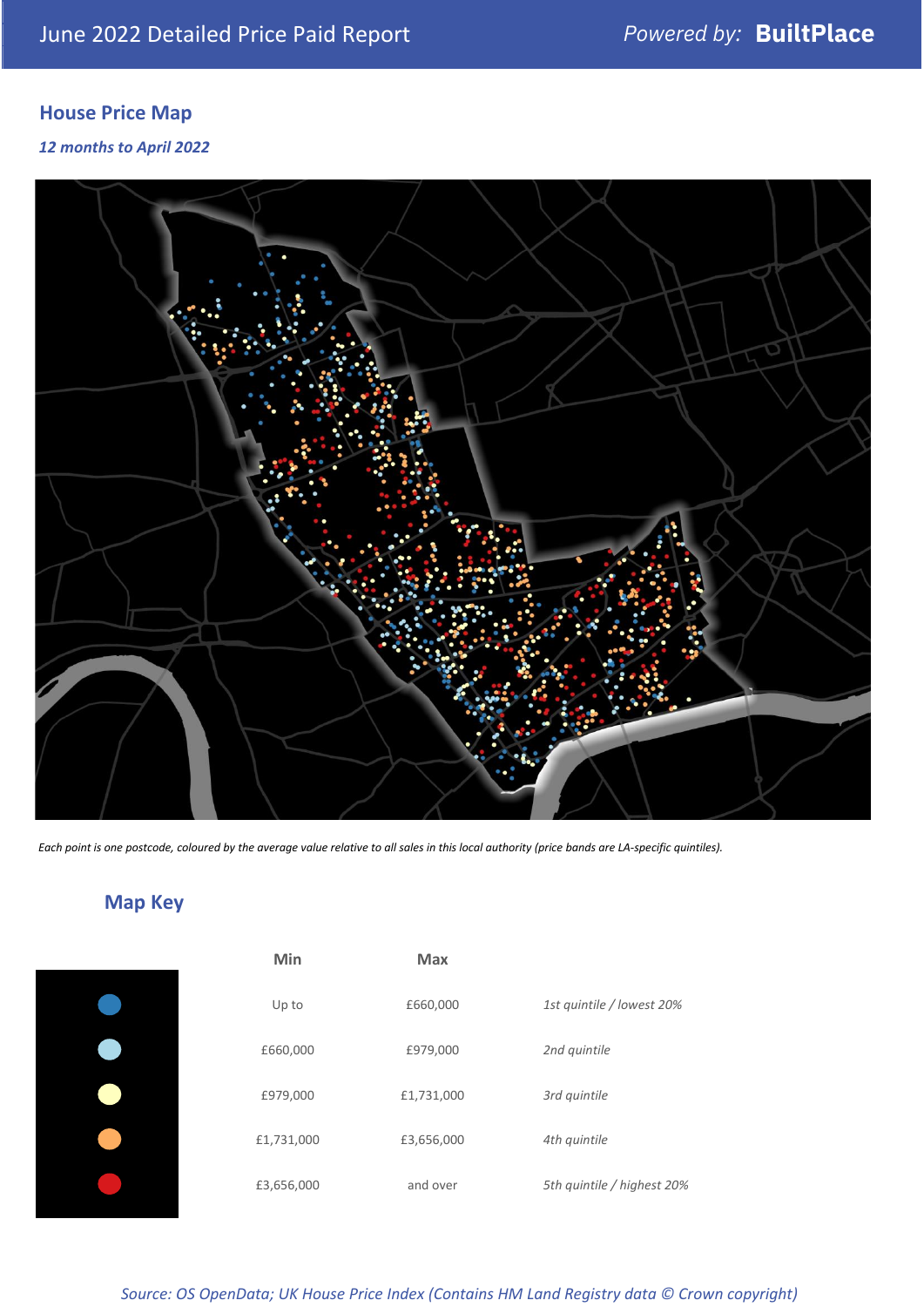## **Average House Price by Property Type**

#### *12 months to April 2022*



|                 | <b>New</b>           | <b>Second hand</b> |  |  |
|-----------------|----------------------|--------------------|--|--|
| <b>Flat</b>     | £1,576,987           | £1,331,764         |  |  |
| <b>Terraced</b> | No recorded<br>sales | £5,935,455         |  |  |
| Semi-detached   | No recorded<br>sales | £9,147,270         |  |  |
| <b>Detached</b> | No recorded<br>sales | £16,840,000        |  |  |

## **House Price Distribution by Year**

*All properties, by price band and calendar year (2020 = year to date)*

|                    | 1997 | 2002 | 2007 | 2012 | 2017 | 2019 | 2020 |
|--------------------|------|------|------|------|------|------|------|
| <b>Under £100k</b> | 13%  | 2%   | 0%   | 0%   | 0%   | 0%   | 0%   |
| £100-200k          | 32%  | 10%  | 2%   | 1%   | 0%   | 0%   | 0%   |
| £200-300k          | 19%  | 22%  | 11%  | 4%   | 2%   | 2%   | 2%   |
| E300-400k          | 12%  | 17%  | 13%  | 7%   | 3%   | 3%   | 2%   |
| £400-500k          | 7%   | 14%  | 13%  | 9%   | 4%   | 5%   | 5%   |
| £500k-1m           | 13%  | 20%  | 32%  | 35%  | 31%  | 32%  | 27%  |
| $f1-2m$            | 4%   | 10%  | 18%  | 23%  | 30%  | 27%  | 27%  |
| <b>Over £2m</b>    | 1%   | 4%   | 11%  | 20%  | 30%  | 31%  | 37%  |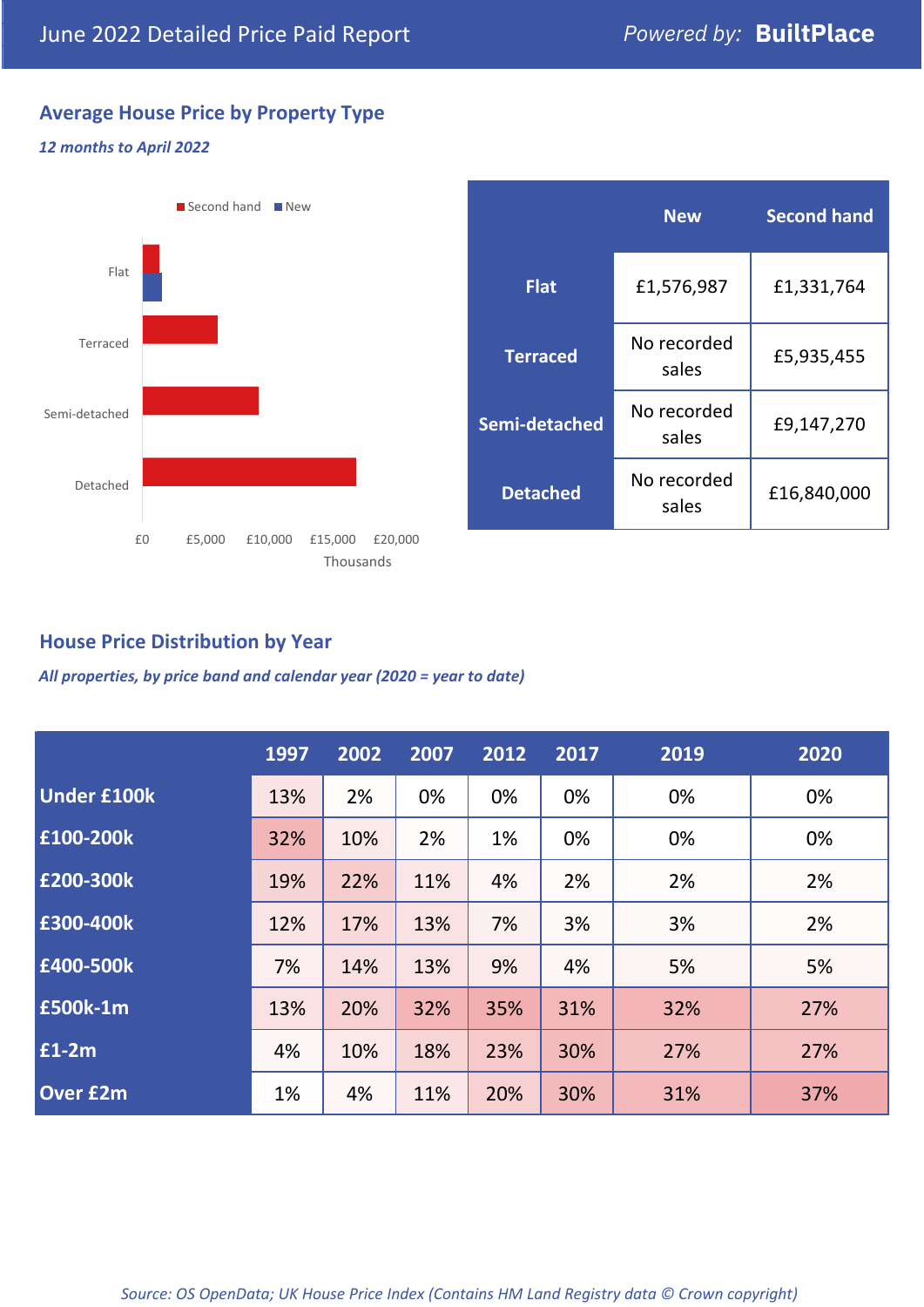## **Transactions (February 2022 data)**

*Annual Transactions, Indexed (2001-05 average = 100)*



There were 1,788 transactions in Kensington and Chelsea during the 12 months to February 2022. This is 46% of the average from 2001-05 and suggests activity is significantly below pre-downturn levels.

Transactions in Kensington and Chelsea have fallen by 33.9% since 2014, compared to changes of -21.3% for London and - 7.7% for England.



#### *Cash and New Build Sales as % of Total, by Year*

*Note: The data on this page EXCLUDES transactions identified as transfers under a power of sale/repossessions, buy-to-lets (where they can be identified by a mortgage), and transfers to non-private individuals - i.e. it comprises only Land Registry 'A' data.*